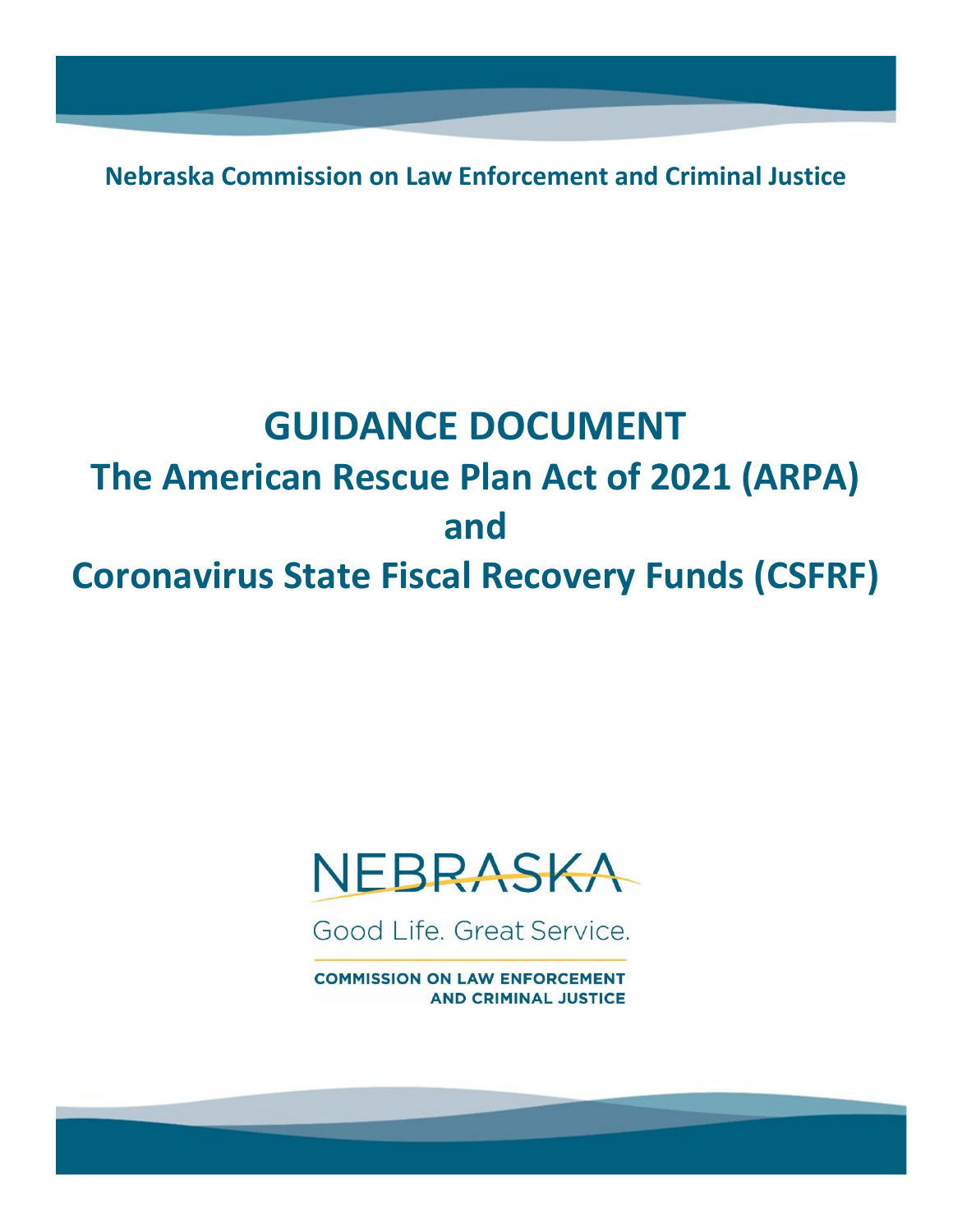# **ADVISORY STATEMENT**

*This guidance document is advisory in nature but is binding on an agency until amended by such agency. A guidance document does not include internal procedural documents that only affect the internal operations of the agency and does not impose additional requirements or penalties on regulated parties or include confidential information or rules and regulations made in accordance with the Administrative Procedure Act. If you believe that this guidance document imposes additional requirements or penalties on regulated parties, you may request a review of the document.*  **Nebraska Revised Statute §84-901.03. (2)**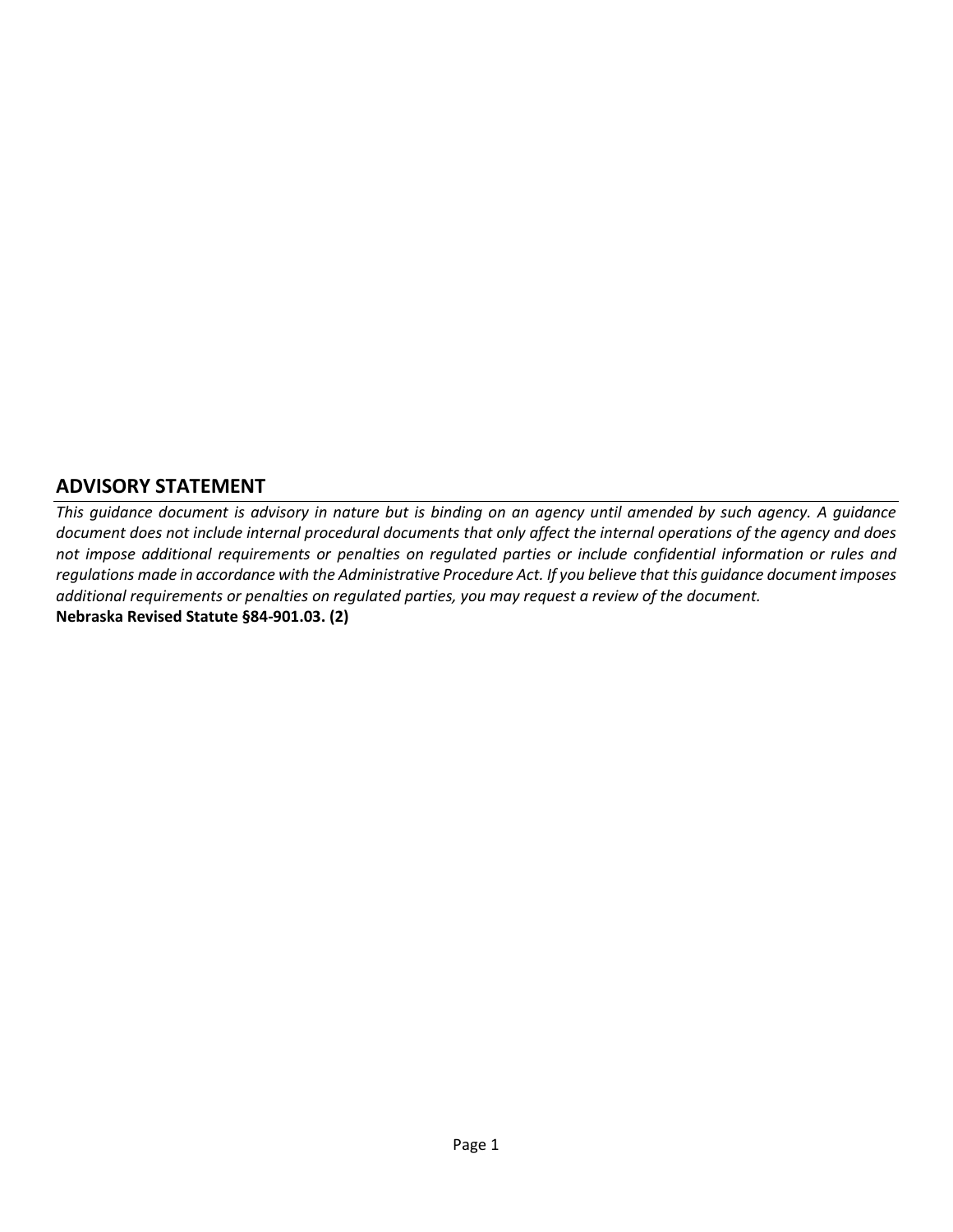# **1.0 - PROJECT SUMMARY**

**Working Title:** NLETC Facility Improvements and Expansion

**Site:** Nebraska Law Enforcement Training Center 3600 N. Academy Road, Grand Island, NE 68801-9403

**Funding:** \$47,700,000 - American Rescue Plan Act (ARPA)

- **Overview:** The Nebraska Law Enforcement Training Center (NLETC), located in Grand Island, is experiencing increasing demand both in class size but also in ever-evolving training content. In order to address both aging facilities and provide for enhanced training for more recruits, this project, at a high-level of detail, will:
	- purchase of land for expansion;
	- replace and expand the driving track;
	- construct an indoor firearm range;
	- build a tactical facility;
	- improvement an outdoor range;
	- provide purpose-built space that supports cutting-edge training methods such as simulations and virtual reality;
	- a video production studio;
	- build a new dormitory;
	- update and expand the cafeteria; and
	- provide for security improvements to the campus.

These improvements will enhance the ability of the current facility to provide capacity and follow best practices for law enforcement training. This will in turn better prepare law enforcement officers in Nebraska to respond to increased caseloads, calls for service, and aid in increasing and enhancing training opportunities for new and existing officers. Nebraska law enforcement experienced an elevated caseload during the pandemic and needs additional law enforcement officers to address the increase and lower staffing levels. Treasury's Interim Final Rule for ARPA supports such projects for funding.

#### **Goals:**

- Provide for enhanced training for more recruits.
- Provide for continuing education via multiple delivery methods.
- Expand the number of learners on campus.
- Improve our ability to isolate classes in response to a future pandemic.
- Attract full-time and adjunct instructors.
- Provide future response facilities for outbreaks.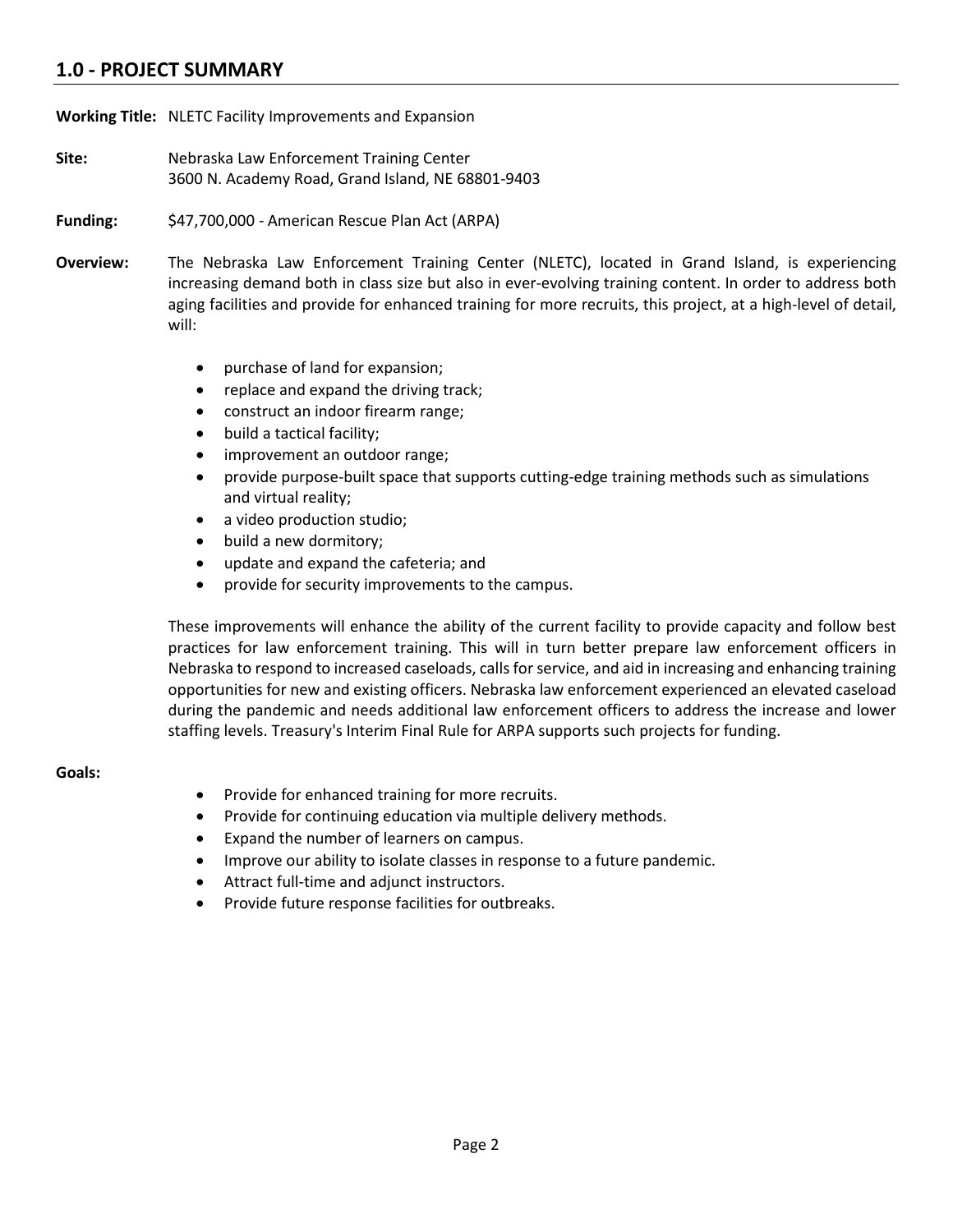# **2.0 - HISTORY OF THE NLETC**

The Commission on Law Enforcement and Criminal Justice has been responsible for the administration and supervision of the Nebraska Law Enforcement Training Center in Grand Island since 1971.

In 1994, legislation gave the Police Standards Advisory Council (PSAC) responsibility for training curricula development, establishing required course hours and issuing training certificates. In 2011, legislation gave the executive director of the Crime Commission supervision of the director of training.

The center provides mandatory basic and specialized training for law enforcement and detention officers statewide, including continuing education and specialized training programs. Specialized training topics include law enforcement, drug enforcement, highway safety, emergency vehicle operation, firearms, violent crime and homicide investigations and Spanish for law enforcement. The facility has not been upgraded since 2000.



*The Nebraska Law Enforcement Training Center (NLETC) Campus in Grand Island.*

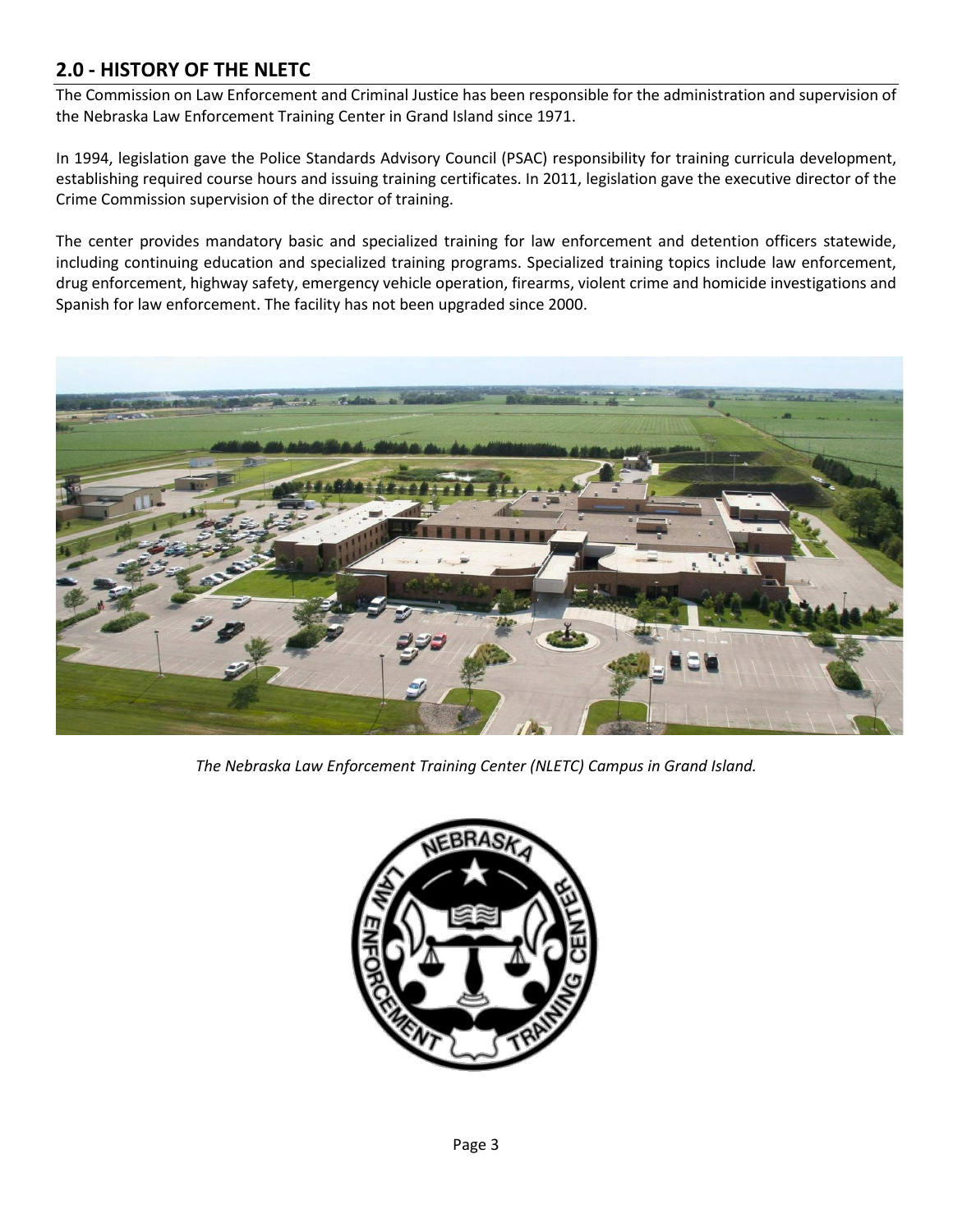# **3.0 - CURRENT FACILITY MAP**



- 1: NLETC Main Building and Dormitories 7: Search Houses
- 2: Covers Main Entrance 8: NSP K-9 Facility
- 3: Parking Lots 9: Pond
- 4: Driving Track (7/8 of one mile in length) 10: Range Building
- 
- 6: Vehicle Maintenance Building 12: East Range
- 
- 
- 
- 
- 5: Skills Pad 11: West Range
	-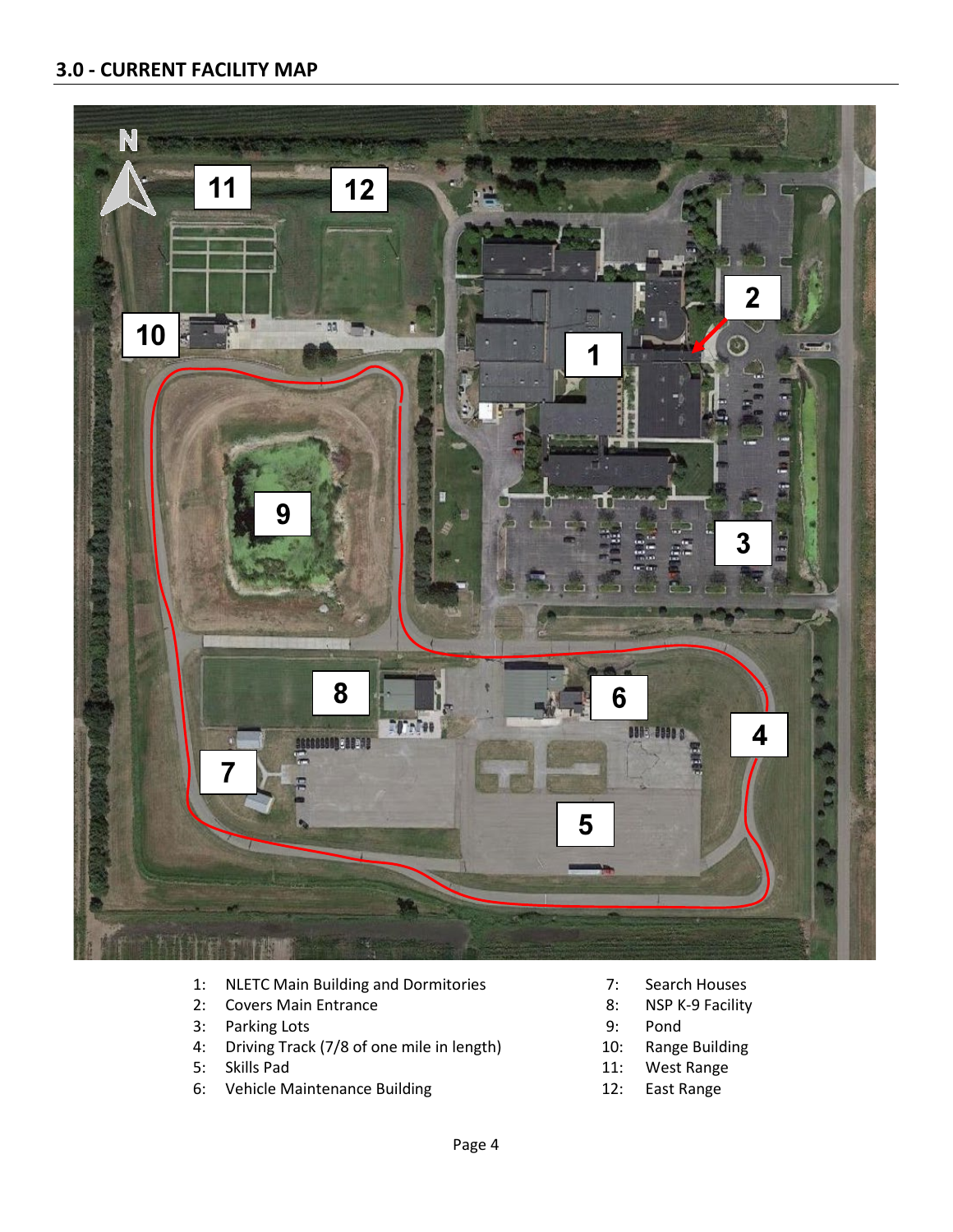#### **4.1 Summary**

Treasury's Interim Final Rule for ARPA supports "communities working to reduce and respond to increased violence due to the pandemic" and "that recipients may use resources to rehire police officers and other public servants to restore law enforcement and courts to their pre-pandemic levels."

| <b>Perpetual Deficit in Trained Law Enforcement Personnel</b> |  |                                              |   |                              |  |                                                                    |
|---------------------------------------------------------------|--|----------------------------------------------|---|------------------------------|--|--------------------------------------------------------------------|
| Perpetual<br><b>Deficit</b>                                   |  | <b>Officers</b><br>Leave/Die Due<br>to COVID | Л | <b>Increases</b><br>in Crime |  | <b>Need to Expand</b><br><b>Capacity and Ability</b><br>to Isolate |
| <b>Open Positions</b><br>vs. Trained                          |  | <i>Increased</i><br>Case Loads               |   | Violent Crime                |  | <b>Facility Used</b><br>to Respond or<br><b>Isolate Training</b>   |

This project qualifies for ARPA per Treasury's Interim Final Rule which notes the American Rescue Plan Act can support communities working to reduce and respond to increased violence due to the pandemic. An accepted strategy to respond to increases in violence per the rule is the hiring of public safety personnel, which is further expanded by the rule to allow communities to "use resources to rehire police officers and other public servants to restore law enforcement and courts to their pre-pandemic levels."

#### **Crime Rates**

Comparing 2019 (pre-pandemic) to 2020 (pandemic) crime statistics found increases in criminal homicide (50%), aggravated assault (5.34%), and arson (5.84%), while related crimes such as burglary, larceny and motor vehicle theft went down as people were sheltering in place during the pandemic.

#### **4.2 ARPA Guidance Under SLFRF Final Rule II (A)(2)(d)-Preventing and Responding to Violence (PG. 69-72)**

"The interim final rule highlighted that some types of violence had increased during the pandemic and that the ability of victims to access services had decreased, noting as an example the challenges that individuals affected by domestic violence face in accessing services. Accordingly, the interim final rule enumerated as an eligible use, in disproportionately impacted communities, evidence-based community violence intervention programs. Enumerated eligible uses that respond to an increase in gun violence may be pursued in communities experiencing an increase in gun violence associated with the pandemic, specifically: 1) hiring law enforcement officials – even above pre-pandemic levels or paying overtime where the funds are directly focused on advancing community policing strategies for gun violence."

# **4.3 ARPA Guidance Under SLFRF Final Rule Part II (A)(4)(b) -Capital Expenditures (PG. 190-200)**

"The interim final rule expressly permitted use of funds for a limited number of capital expenditures that mostly pertained to COVID-19 prevention and mitigation…Because, in all cases, uses of SLFRF funds to respond to public health and negative economic impacts of the pandemic must be related and reasonably proportional to a harm caused or exacerbated by the pandemic, some capital expenditures may not be eligible."

"For administrative convenience, the final rule provides presumptions on whether a Written Justification is required based on the type and size of the capital expenditure". For projects that are greater than \$10 million, written justification would need to be submitted to the Department of the Treasury and recipients must submit regular reporting "including the requirement that a capital expenditure must be reasonably designed to benefit the individual or class that experienced the identified impact or harm and must be related and reasonably proportional to the extent and type of impact or harm".

"The Written Justification should (1) describe the harm or need to be addressed; (2) explain why a capital expenditure is appropriate to address the harm or need; and (3) compare the proposed capital expenditure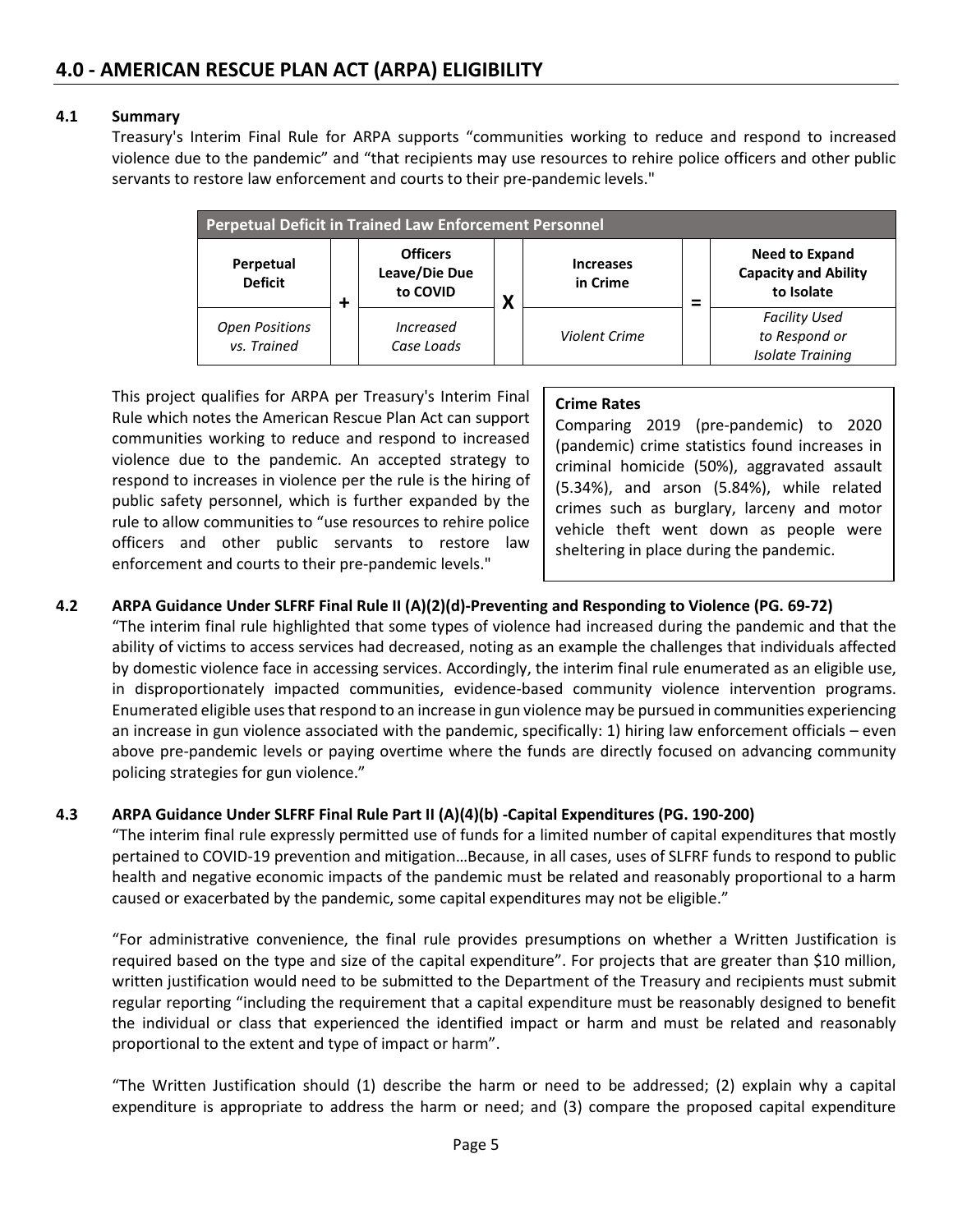against alternative capital expenditures that could be made. The information required for the Written Justification reflects the framework applicable to all uses under the public health and negative economic impacts eligible use category, providing justification for the reasonable design, relatedness, and reasonable proportionality of the capital expenditure in response to the harm or impact identified".

## **4.4 Justification for Projects That Are Greater Than \$10 Million**

## *4.4.1 - Expenditure Benefits the Impacted*

The Nebraska Law Enforcement Training Center (NLETC) in the state's law enforcement training academy, providing basic training to most Nebraska agencies in addition to continuing education and specialized instructor training. While there are academies at the Lincoln Police Department, Omaha Police Department, and the Sarpy-Douglas Law Enforcement Academy, NLETC facilities are used by the State Patrol and by NLETC staff who train officers from over 200 agencies in the state. Further, officers from agencies with their own academies often attend classes at NLETC facilities. Enhancements and expansion of NLETC facilities will impact almost every officer in Nebraska.

### *4.4.2 - Describe the Harm or Need to be Addressed*

Nebraska law enforcement officers experienced a decline in staffing brought about by those leaving the profession, which exacerbated existing staffing issues creating a perpetual deficit of trained officers to fill an everexpanding number of positions. Further, some violent crime rates rose, giving a decreased number of officers an increased caseload.

#### *4.4.3 - Capital Expenditure is Appropriate to Address the Harm or Need*

The expenditure provides for expanded and improved facilities that will better prepare law enforcement officers in Nebraska to respond to increased caseloads, calls for service, and aid in increasing and enhancing training opportunities for new and existing officers. These facilities will also draw in instructors and additional applicants.

#### *4.4.4 - Proposed Capital Expenditure Compared to Alternative Capital Expenditures*

No other expenditure can as efficiently and effectively impact the greatest number of officers as improvements to and expansion of NLETC. The facility has not been updated in over 20 years and cannot keep up with increased training loads and changes in content. The project will:

- Hire additional law enforcement officers and ensure continuity of services.
- Reduce time to train and certify new officers.
- Enhance opportunities for specialized training and cross-training.
- Provide access to virtual training via technology-enabled classrooms.
- Compete with other states for top talent.
- Reduce the spread of disease among trainees and increase officer wellness and resiliency.

The funding had widespread support from state senators, law enforcement groups such as the Nebraska Sheriffs' Association and the Police Chiefs' Association of Nebraska, and agency leaders across the state. Further, the Nebraska League of Municipalities, which represents more than 394 member cities and villages that in turn account for 98% of all Nebraskans.

# **5.0 - LEGAL AND BUDGETARY AUTHORITY**

LB1014 (2022) provided \$47,700,000 to the Commission. As stated in the bill: "The appropriation in this section is intended to be used to enhance and expand the law enforcement training capabilities of the Nebraska Law Enforcement Training Center" (pg. 35, Lines 3-5; [https://nebraskalegislature.gov/FloorDocs/107/PDF/Final/LB1014.pdf\)](https://nebraskalegislature.gov/FloorDocs/107/PDF/Final/LB1014.pdf). LB1014 was passed on Final Reading with Emergency Clause on April 7, 2022, signed by the Speaker/President on April 7, 2022, presented to the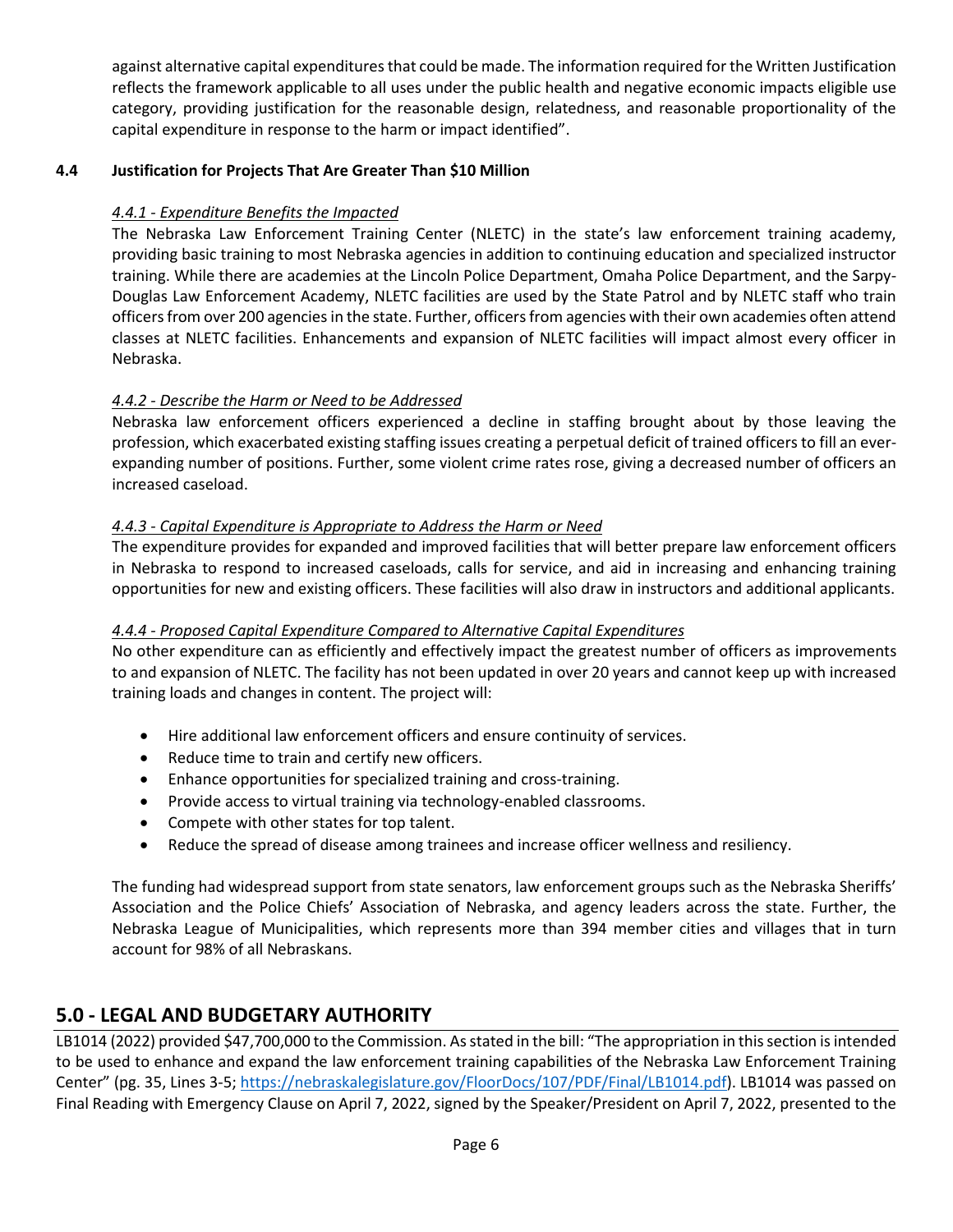Governor on April 7, 2022, and signed by the Governor on April 13, 2022. Funding covers the cost of land purchase, design and construction of improvements, contingencies, and inflation.

# **6.0 - PROJECTS PLANNED** *(as of May 2, 2022)*

- **6.1 Land Acquisition – estimated \$2,000,000.** In order to build a new and expanded track and an indoor firearms range, NLETC would need to acquire land, ideally parcels that are near the NLETC campus. Space needs would be dictated by final project designs. Land could be acquired by purchase or long-term lease.
- **6.2 Driving Track/Pad – estimated \$7,500,000.** The current 7/8-mile track needs to be replaced with a longer track of around 2 miles, two lanes, with sections of pavement, gravel, and dirt. Also a large, paved skills pad and associated facilities.
- **6.3 Indoor Range – estimated \$20,000,000.** The indoor range would be climate controlled, ventilated and include a self-cleaning berm (lead removal). It would have 50 positions with turning targets; a communications system and be 50 yards in length. The facility would have a training classroom that could seat 60 people as well as storage to include an armory, weapons maintenance room and storage space for ammunition. The range could be built on the land occupied by the current driving track if the new track is built on acquired land.
- **6.4 Target System for East Range – estimated \$100,000.** 20 station system of similar model to current West Range project.
- **6.5 Production Studio – estimated \$500,000.** A dedicated and purpose built production studio for recording videos that support both basic training and continuing education.
- **6.6 Simulation Space – estimated \$500,000.** Dedicated and purpose built space to leverage use of use of force simulation systems, including virtual reality (VR). Space would be built with user safety in mind given the nature of VR training. Could be co-located in a secondary building.
- **6.7 Additional Dormitory – estimated \$11,000,000.** To expand basic training class sizes and/or offer more onsite continuing education, an additional dorm would be needed (50 rooms). New dormitory could be a location for: 1) all NSP training offices, classrooms, and trainee dorm rooms; 2) be focused as a dormitory for continuing education; or 3) provide for housing for a fourth basic training class held concurrently other basic classes.
- **6.8 Tactical House – estimated \$600,000.** Separate structure purpose built for tactical training.
- **6.9 Perimeter Fence – estimated \$500,000.** 6-foot high fence, 8,000 feet.
- **6.10 Security Upgrades – estimated \$3,000,000.** Facility security is necessary to include reconfiguring the main entrance into the building and camera systems for the entire campus. Also remove all of the glass at the front entrance.
- **6.11 Cafeteria Update – estimated \$2,000,000.** With expanded classes (basic and continuing education), the cafeteria would need to expand preparation and dining space. Further, some equipment is very dated (early 1990s).

#### **Total: \$47,700,000**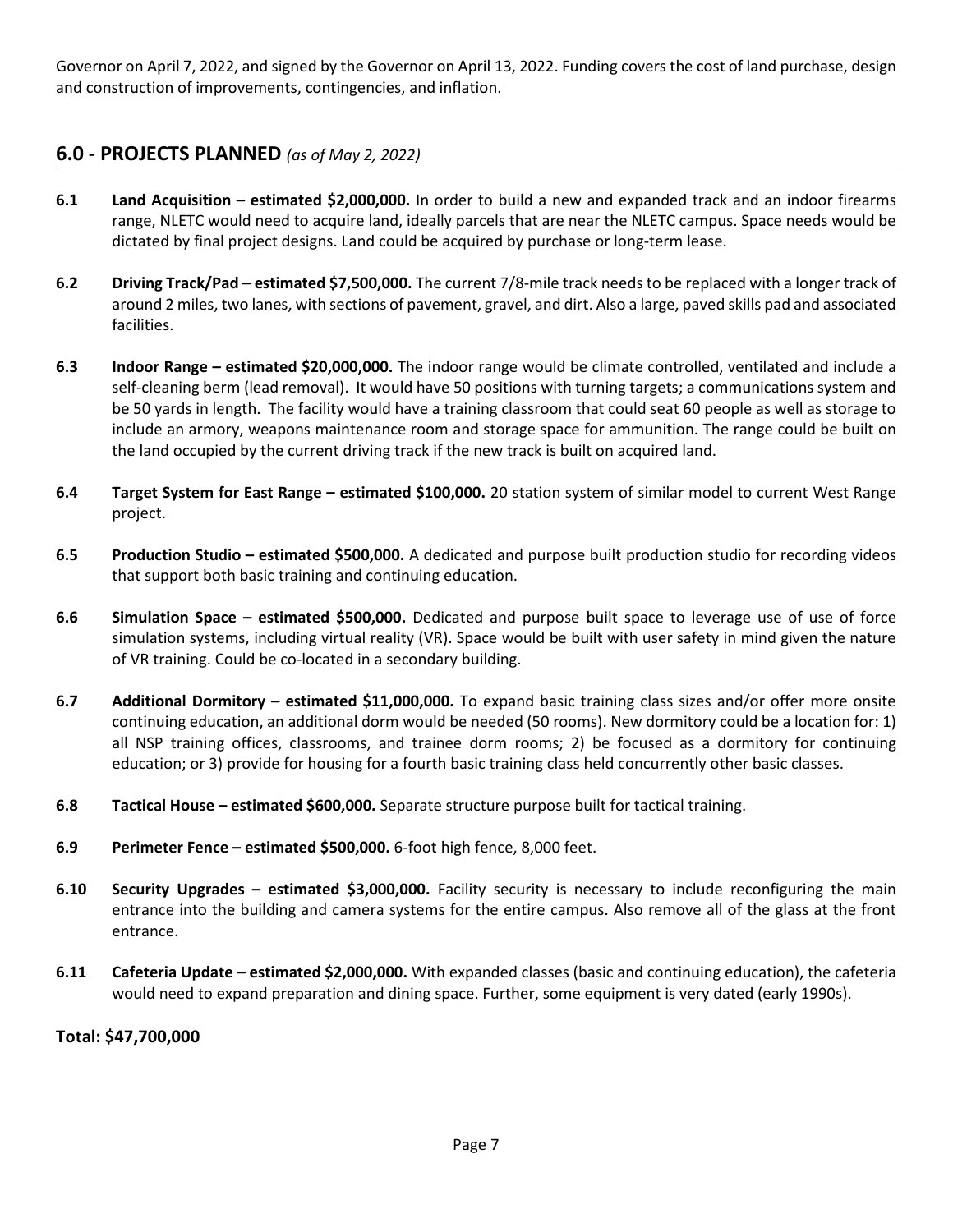#### **7.1 Capital Construction**

Per the *Procedural Manual for Capital Construction Project*, "The procedures outlined in this manual shall apply to all capital construction projects whose total project cost exceeds \$705,000 which are administered by a State agency, board or commission, regardless of the source of funding" (pg. I-6).



**Source:** *[Procedural Manual for Capital Construction Projects](https://das.nebraska.gov/building/docs/pdf/Procedural%20Manual%20with%20Appendices.pdf)* State of Nebraska Dept of Administrative Services State Building Division December 2005 (revised June 2019).

Therefore, for the elements of this project that cost more than \$705,000, the Capital Construction Process will be used. That process follows the below flowchart (pg. I-7).